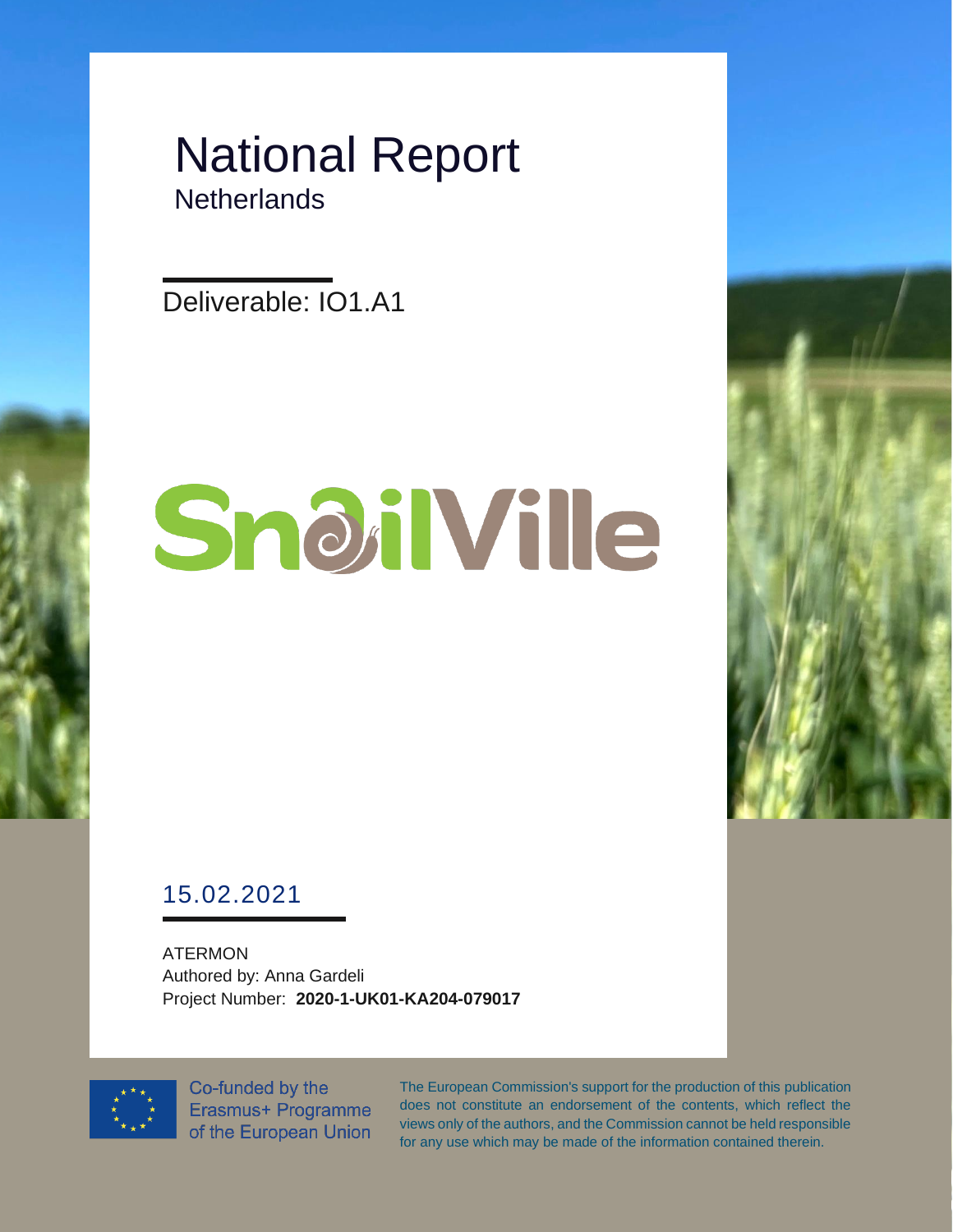



#### **REVISION HISTORY**

| <b>Version</b> | <b>Date</b> | <b>Author</b>  | <b>Description</b> | <b>Action</b> | <b>Pages</b> |
|----------------|-------------|----------------|--------------------|---------------|--------------|
| 1.0            | 15/02/2021  | <b>ATERMON</b> | Creation           |               |              |
|                |             |                |                    |               |              |
|                |             |                |                    |               |              |

(\*) Action:  $C =$  Creation, I = Insert, U = Update, R = Replace, D = Delete

#### **REFERENCED DOCUMENTS**

|   | <b>Reference</b>         | <b>Title</b>        |
|---|--------------------------|---------------------|
|   | 2020-1-UK01-KA204-079017 | SnailVille Proposal |
| - |                          |                     |

#### **APPLICABLE DOCUMENTS**

| ID       | <b>Reference</b> | <b>Title</b> |
|----------|------------------|--------------|
|          |                  |              |
| <u>_</u> |                  |              |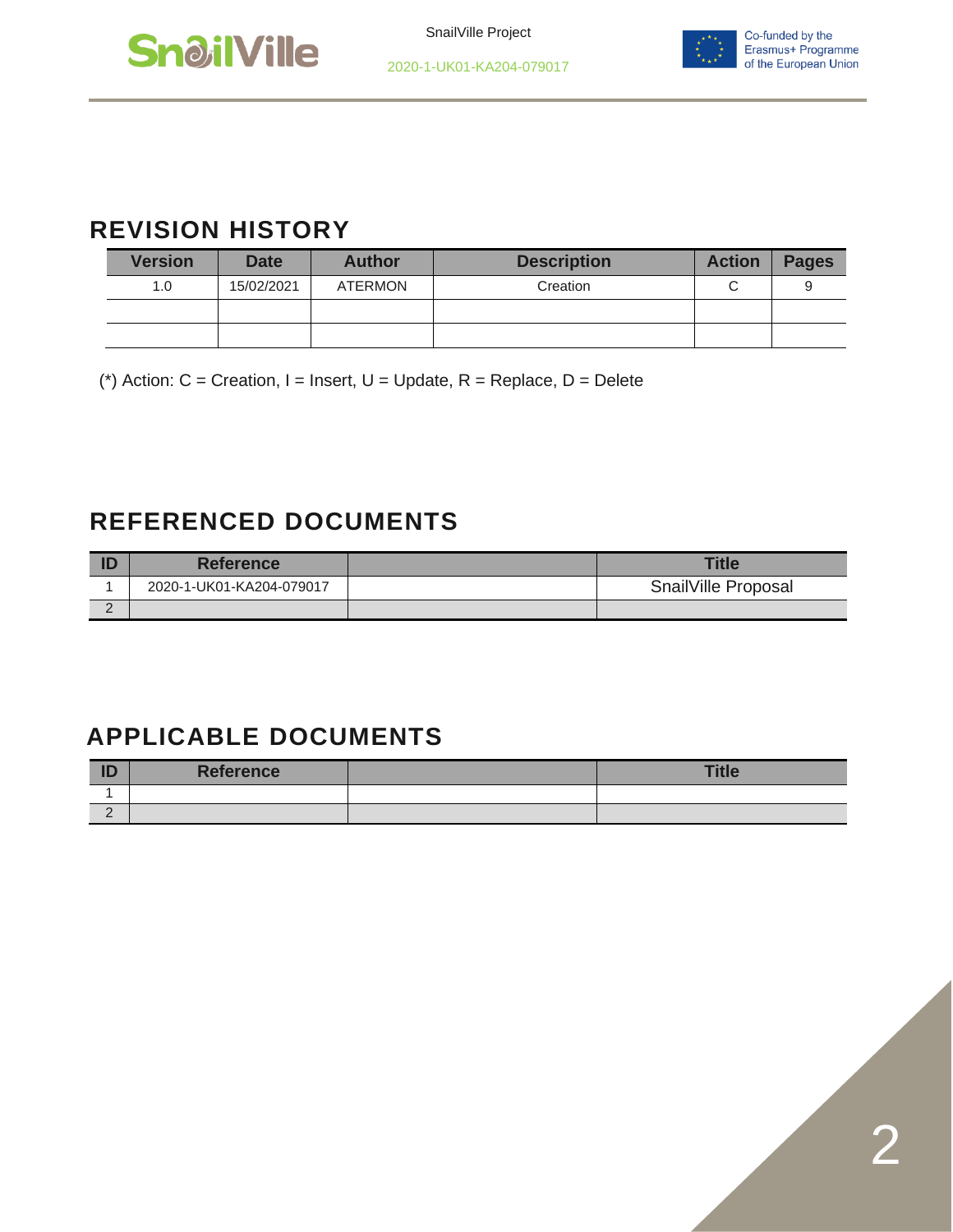



#### **Contents**

| 1.1 |  |
|-----|--|
| 1.2 |  |
|     |  |
|     |  |
|     |  |
|     |  |
| 2.2 |  |
| 2.3 |  |
|     |  |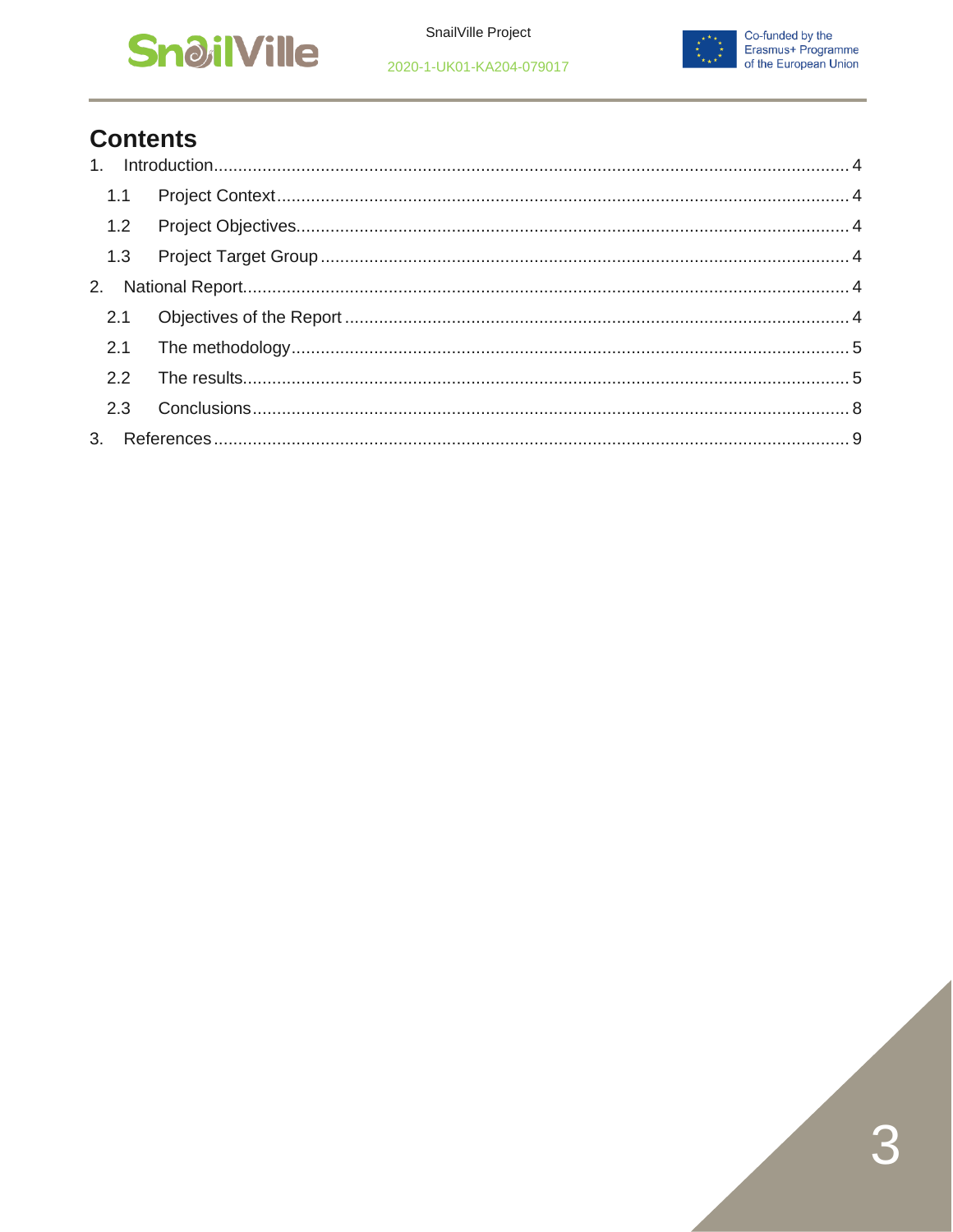



## <span id="page-3-0"></span>**Introduction**

#### <span id="page-3-1"></span>**1.1 Project Context**

Despite being among the most prolific consumers of snails in the world, European countries that consume snail meat do not produce sufficient quantities domestically and must instead rely on import to cover demand. Given this, in addition to its apparent profitability, rapid return on investment, and low capital required for an initial investment snail farming (Heliculture) could be a good fit for those who may be low-skilled, unemployed, farmers without substantial capital, or other who aspire to augment their income.

#### <span id="page-3-2"></span>**1.2 Project Objectives**

The Snailville project aims to develop a heliculture training game for low-skilled marginalised adults that can help them set up cooperatives in rural areas. This training game will function as a single information point guiding a potential snail farmer on how to start a profitable business depending on their situation (financial capability, business skills, geographical location, etc.) by minimising the risks associated with traditional snail farming (snail diseases, egg hatching, formulation of the best feed, mortality rate). The project also hopes to contribute to the preservation of the snail population in the wild by promoting heliculture.

#### <span id="page-3-3"></span>**1.3 Project Target Group**

There are a few main target groups – most centrally low-skilled adults from rural areas that can support heliculture, heliculture enthusiasts, and of course snail farmers themselves. More broadly, assorted persons and organisations in the field of agriculture will be targeted, including for example university or college agriculture departments, government ministries or agencies relating to agriculture, or rural development organisations.

Aside from this, game developers may also be targeted for the more technical aspects of the project relating to development of the game.

## <span id="page-3-4"></span>2. National Report

#### <span id="page-3-5"></span>**2.1 Objectives of the Report**

The national report concerns the identification of the current state of play in the heliculture sector in each partner country, and in particular the identification of barriers that heliculturists face in each country. These national reports will form the basis of the Snailville training game, influencing its structure and content, that will guide users and target groups to gain the skills necessary for and surmount the barriers to success in snail farming.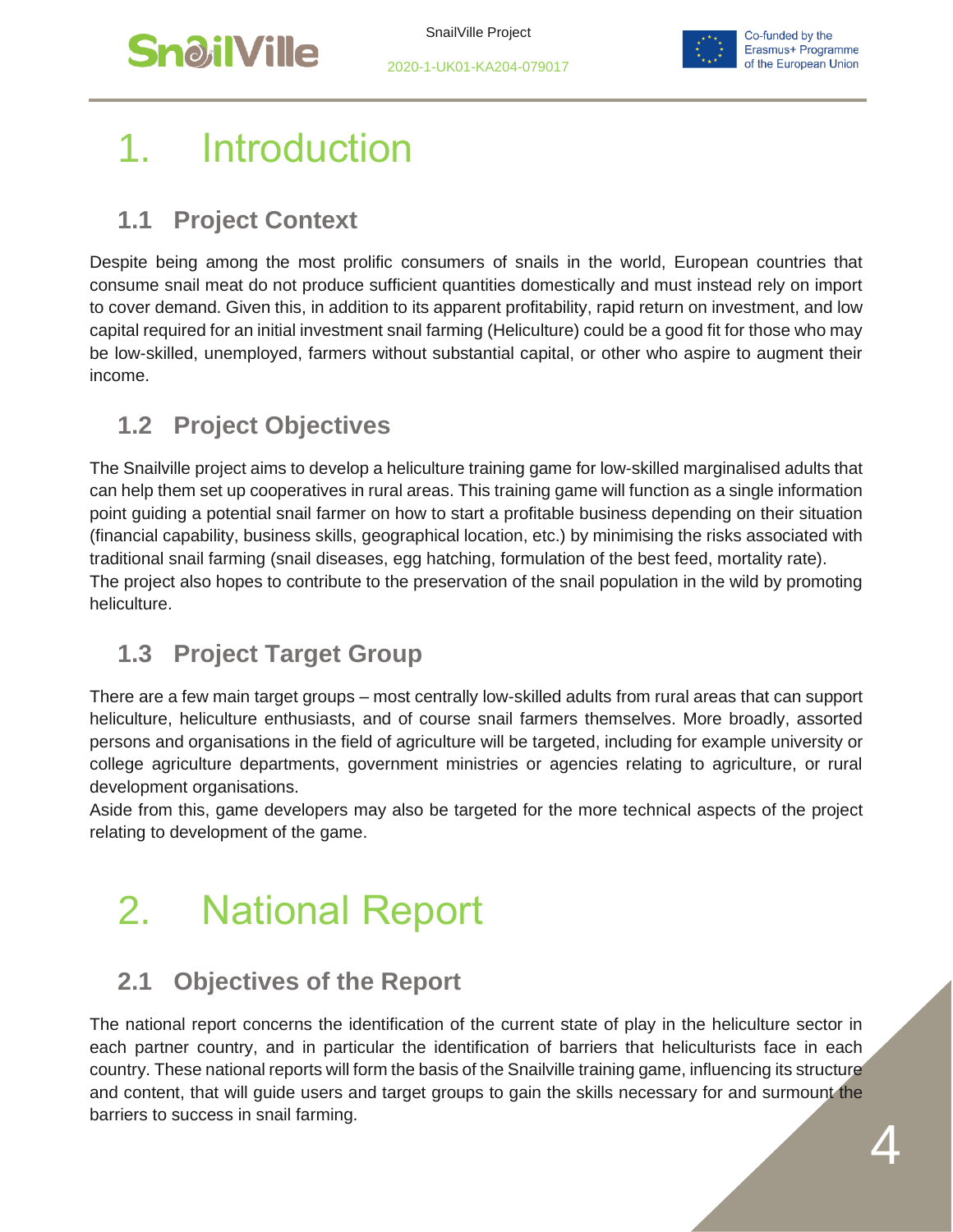



5

Therefore, the National report will examine the current situation in partner countries with reference to snail farming and the barriers to successfully undertaking it (the "AS-IS" situation). The next step comprises the identification of the actions, skills, and context required for the ideal situation in which to practice heliculture (the "ΤΟ-ΒΕ" situation).

#### <span id="page-4-0"></span>**2.1 The methodology**

Partners will conduct desk research on the current situation around heliculture and the barriers to it in their own country. They will identify qualitative and quantitative data to describe their national "AS-IS" situations and may present good practices in the field that will be used as examples to provide motivation and ideas to the project participants.

Good practices from countries outside of the partnership will also be identified, setting out the TO-BE situation, with particular support from the domain experts on the project at UTH.

Lastly, a comparative report will be put together based on the findings of the National reports to identify the needs, challenges, and opportunities of the partner countries.

#### <span id="page-4-1"></span>**2.2 The results**

2.2.1 Briefly outline the size, importance, and general context of snail farming in your country

In the Netherlands, it is widely used the slime of snails in the cosmetology field but also snails are consumed as a very delicate food. Even though the consumption of snails it is widely popular, snail farming is not as widely known as we could expect. (Dr. M.A.W. Ruis, 2016)

In the Netherlands, there are only five snail farms which are breeding snails for consumption. The two of them which are more popular and can be easily found on google maps are the following:

- The "Slow Escargots"
- The "Slaque Escargotskwekerij"

Dutch snail farmers mainly supply restaurants, bistros, wholesalers and other individuals interested to buy the products. For example, the "Slow Escargots" farm annually sells around 100,000 snails. (Dr. M.A.W. Ruis, 2016)

Apart from the snail breeders, there are also food companies who are importing snails from other European or non-European countries. Since 1995 the country is a significant importer of snails for consumption. According to the statistics of the Food and Agriculture Organisation of the United Nations, the biggest producer and exporter of snails is Morocco. The Netherlands is ranked 30th in the list of exports of snails and 21st in the list of imports worldwide according to the trading statistics for the snails' Harmonization code 030760. The countries in which the Netherlands exports snails are Sweden, Belgium, Italy, Germany, France, Finland, Austria, Portugal and Poland. The imports of snails in the Netherlands are from France, Denmark, Vietnam, Belgium, Taiwan, Germany, Singapore, Canada and Indonesia. (Food and Agriculture Organisation of the United Nations, n.d.) (TRIDGE, n.d.)

The cultivation or import of snails in the country differs according to the species protected by regulations and laws, preventing their extinction. The most common varieties for consumption are the Helix Pomatia (cultivated), the Helix Aspersa and the Helix Lucorum. (Dr. M.A.W. Ruis, 2016)

The Helix Pomatia is protected in the Netherlands by the Flora and Fauna Act and may not be allowed to collect within Europe, this vineyard snail falls under the European Habitats Directive. From France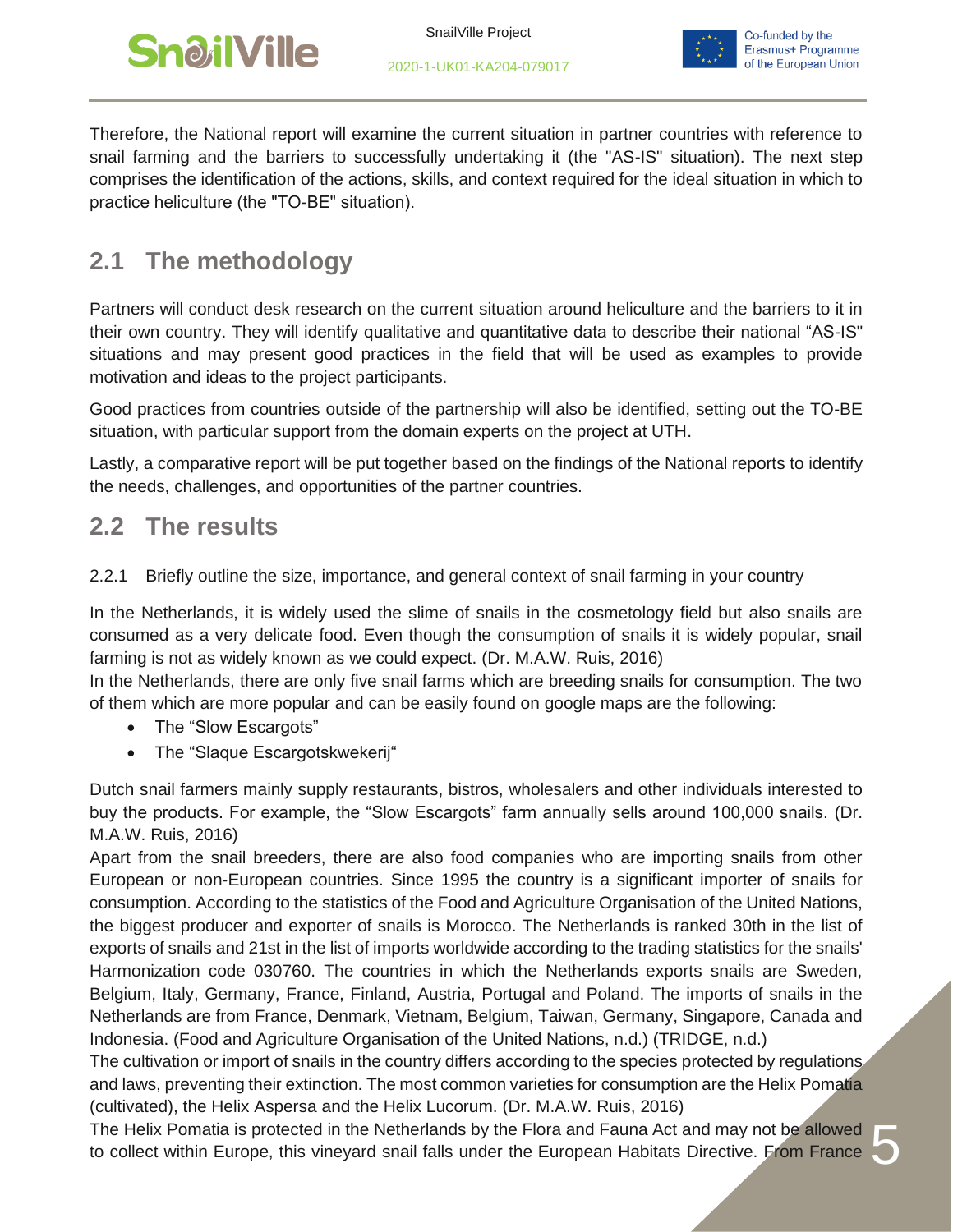



can be imported the Helix Aspersa and the Helix Lucorum snails, but especially African giant snails, which end up in wholesalers and supermarkets. There are times in which producers may put African giant snails in the shells of vineyard snails, to gain more money selling them at high prices, which is prohibited and can be regarded as fraud. The snails of Helix Lucorum are mainly imported from Turkey and the Balkan countries either as chilled, deep-frozen, boiled, or canned and they end up to wholesalers and supermarkets. The Helix aspersa snails are cultivated in 5 farms in the Netherlands and mainly find their way alive to restaurants. (Dr. M.A.W. Ruis, 2016)

2.2.2 What laws or standards do heliculturists follow in your country (local, regional, national, or EU level)?

The Netherlands follows a rather complex system of food legislation based on The Food and Commodities Act (1935, as amended) is the principal framework legislation that governs food control and food safety. This act covers a variety of issues such as labelling, packaging, import/export etc. Responsible for the administration and implementation of the act is the VWA, which is an independent agency in the Ministry of LNV but also acts as a delivery agency for the Ministry of Health, Welfare and Sport (Ministerie voor Volksgezondheid, Welzijn en Sport or VWS). The Authority is responsible for the inspection and supervision of all food, non-food, animal health and animal welfare.

The legal framework related to snail's production, packaging, import, export and consumption is defined in the Decree relative to fisheries products, snails and frog legs (1995, as amended) (Warenwetregeling visserijproducten, tweekleppige weekdieren, slakken en kikkerbillen). This legislation implements a number of EU Directives including, Council Regulation (EC) 104/2000 on the common organisation of the markets in fishery and aquaculture products, and Commission Regulation (EC) 2065/2001 laying down the conditions for informing consumers about fishery and aquaculture products. (Overheid NL-Law Bench, 2016)

The Netherlands participates in the EU Common Agricultural Policy as a member state of the European Union and implements the respective legislative rules. The future of CAP and of the member states in the agriculture field is based on 9 objectives for better quality of food and a European farming model:

- Fair income to farmers.
- Increase competitiveness.
- Power in the food chain.
- Climate change actions.
- Environmental care.
- To preserve landscapes and biodiversity.
- To support generational renewal.
- Vibrant rural areas.
- To protect food and health quality. (Jan Holthuis, 2020)

The European Union provides farmers with financial support to achieve a safe farming community with high profit, but also to guarantee that within the European Union it is cultivated safe, healthy and affordable food. The amount of income support provided to each farmer is defined according to the hectares of the farm. There are obligatory payments that the EU countries have to make such as payment for sustainable farming methods (greening) and payment for young farmers. Farmers who do not comply with EU rules can see their payments reduced or stopped entirely. (Jan Holthuis, 2020)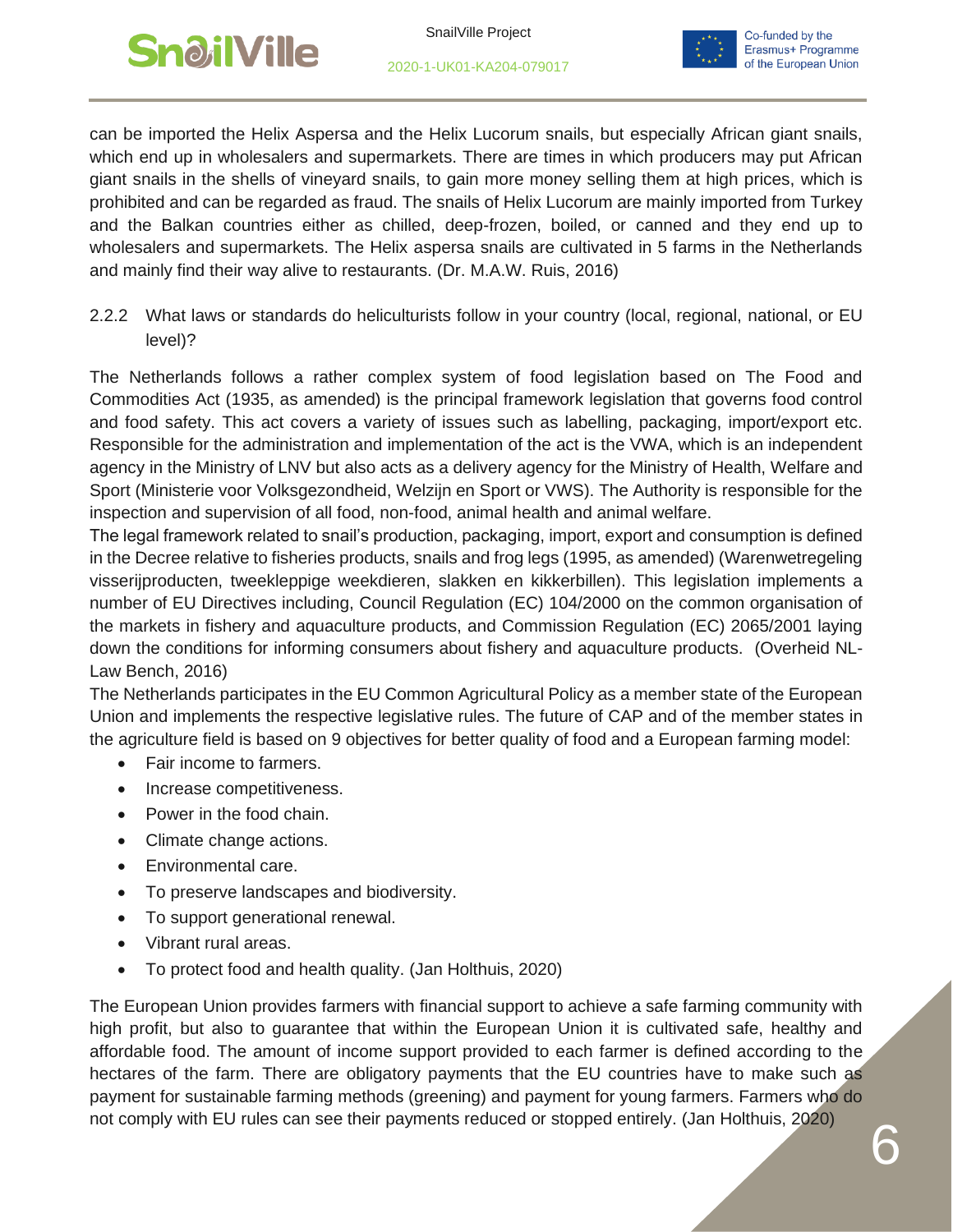## **SnailVille**





The Netherlands is also a party to the world Trade Organisation since 1995, to the Food and Agriculture Organisation of United Nations since 1945, to the International Plant Protection Convention since 1951 and World Animal Health Organization since 1924. (Jan Holthuis, 2020)

Being part of the European Union, the country should also apply the EC Food Hygiene Regulations which are:

- Regulation (EC) No. 852/2004 on the hygiene of foodstuffs. This regulation introduces rules regarding the structural, cleaning, maintenance, and training requirements of food businesses to protect consumers. These procedures together with permanent procedures based on the hazard analysis and critical control points (HACCP) principle should together form the operator's 'Food safety management system'.
- Regulation (EC) No. 853/2004 laying down specific hygiene rules for food of animal origin. This regulation defines the requirements of the procedures for preparing the snails for human consumption.
- Regulation (EC) No. 854/2004 laying down specific rules for the organisation of official controls on products of animal origin intended for human consumption. This regulation applies to all activities and persons to which Regulation (EC) No. 853/2004 applies. (European Commision, n.d.)

Other EU regulations related to food consumption are:

- The Regulation (EC) No. 178/2002 referring to the general principles and requirements of food for human consumption law.
- The Regulation (EC) No. 2073/2005 (as amended) referring to the microbiological criteria for foodstuffs, food safety criteria and process hygiene criteria for food of animal origin – both raw and ready-to-eat foods. (European Commision, n.d.)

The import of snails in the Netherlands must comply with the respective EU regulations. Snails must come from authorised countries according to Decision 2003/812 / EC and must be provided with a health certificate according to Regulation (EC) 2074/2005. There are several suppliers in Europe who supply the Netherlands. (Dr. M.A.W. Ruis, 2016)

2.2.3 What are the main barriers preventing people from starting snail farming, in particular as a business?

As already mentioned, the legislation which includes the related information for snail farming in the Netherlands is rather complicated. A unique source where all this information is gathered for the public could not be found during the desk research. This may be one of the reasons for which the heliciculture sector is not widely known.

The Netherlands is a country involved in the production of dairy products, trading of meat and horticulture. The exploitable land by the agricultural sector may not meet the requirements needed for the breeding of snails such as clean soil without pesticides and non-contaminated water.

Since there is no information related to the barriers that people meet in snail farming, we cannot support the aforementioned statements as trustworthy information based on research and official statistics.

2.2.4 What are the main barriers preventing snail farmers from growing their business, earning money from their snail farming, or otherwise becoming more successful?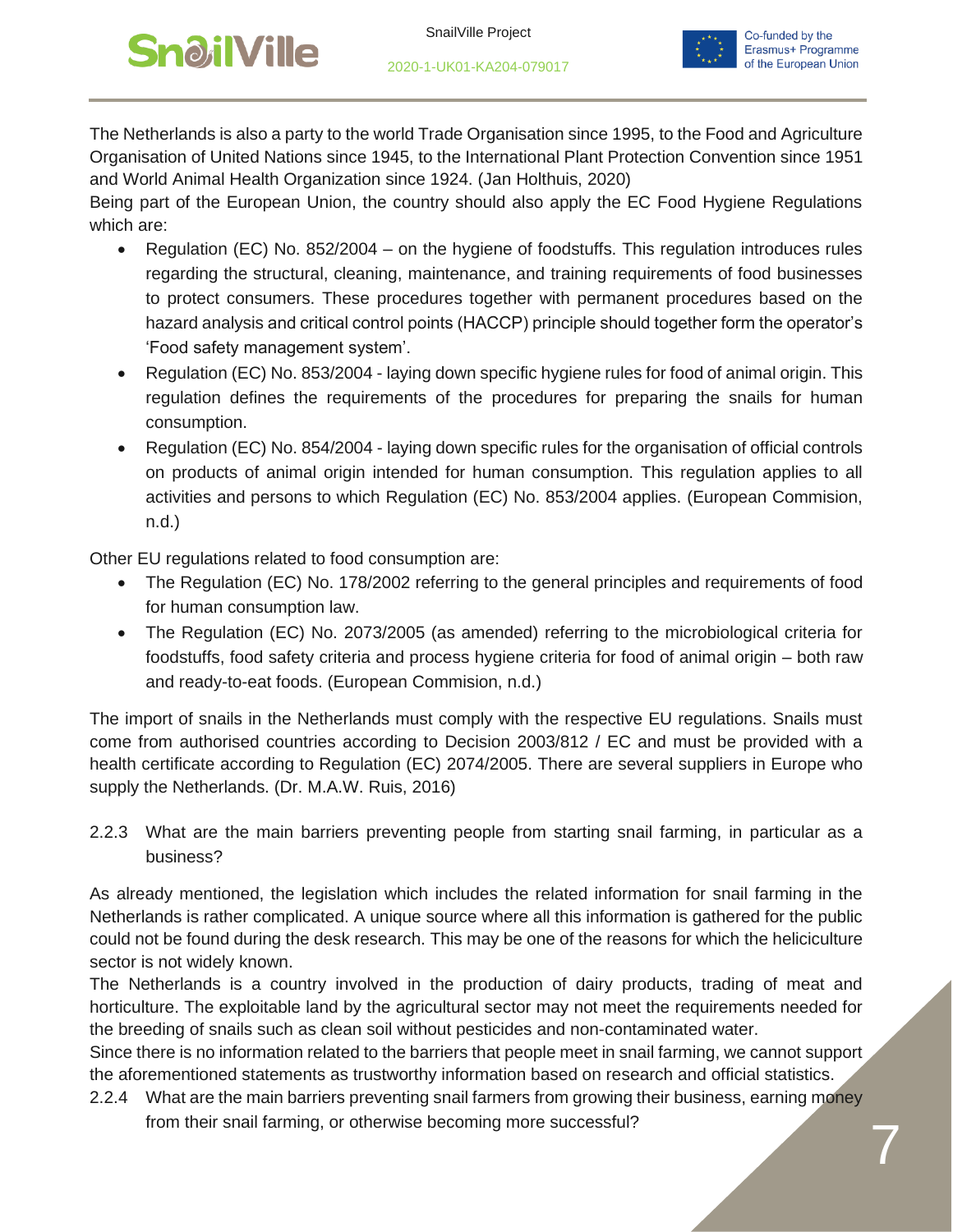



This sector is not well known to the farmers in the Netherlands and the import of snails from other countries may also affect their engagement in it. Though since there are no official data from researchers, we cannot support this statement and measure the barriers affecting the snail farmers to grow their businesses.

2.2.5 What are the particular strengths of the way snail farming is done in your country?

There is no reference on the way that snail farming is operating in the Netherlands. In this way we cannot evaluate the strengths and weaknesses

#### 2.2.6 Is there any heliculture-focused training offered in your country?

Locally and nationally, there are no official training opportunities for the farmers to dive into the Heliculture sector. People who are using the web can meet opportunities in international forums with tips on how to start snail breeding. Additionally, Ghanaian organisations and universities are offering information and courses on the snail breeding. Furthermore, Irish and Italian organisations seem to provide opportunities for training on the topic of snail farming.

#### <span id="page-7-0"></span>**2.3 Conclusions**

In the Netherlands, the snails and snail products are used either for consumption or in cosmetic products. The Heliculture sector is not widely known and not so developed in the country since there are a few farms that provide snails for consumption to restaurants and other wholesalers. The Netherlands imports snails for various uses either from European or non-European countries. The most common cultivated species of snails in the country is the Helix Aspersa and is delivered alive to restaurants. The Helix Pomatia belong to the protected species and may not be collected. The Helix Aspersa and Helix Lucorum is imported from France, Turkey and Balkan countries and are ending in wholesalers and supermarkets.

The legislation in the Netherlands is not very clear on the snail farming sector. There are actions and provisions linked to laws existing many years now, but the EU regulations are also a significant part of this type of agricultural exercise in the country. The production, packaging, distribution of snail products it is coordinated by EU directives which apply in all EU countries to assure the implementation of safety rules in the food industry. The allowance of import and export of snails in the Netherlands it is performed according to EU directives and regulations. An advantage of being an EU state for the Netherlands it is the fact that provides farmers with opportunities to funding from the European Union financial regulations for support to the practitioners in the agricultural sector, which probably is not widely known. Unfortunately, no official data are emerging from the desk research to define which are the barriers related to the enhancement of the activity of the snail breeding in the country but also to permit us to measure the strengths and weaknesses of the already applied practices in this sector. The fact that the training opportunities are very little in this sector it is also a related disadvantage for the existing situation.